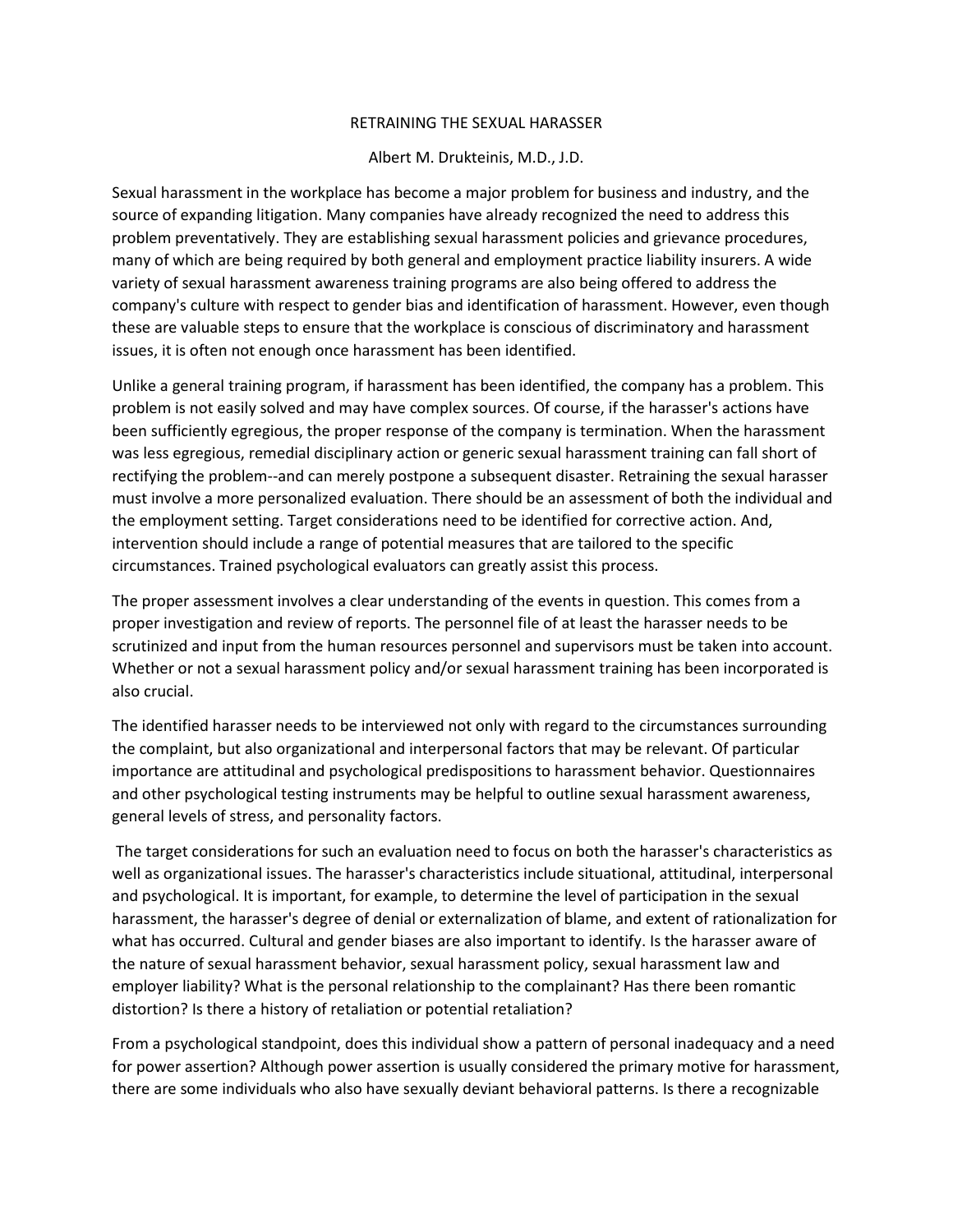personality disturbance? What marital issues may be playing a role? At times, trouble in a personal relationship leads to displacement of anger or unmet needs in the workplace. Is there an element of substance abuse that may be playing a role? Are there personal mental health issues that need to be addressed?

From an organizational standpoint, it is necessary to evaluate the work environment and its overt or covert support for sexual harassment and discrimination. At times there may be company or work group dynamics which are affecting morale, productivity and relationships that then set the stage for sexual harassment behavior. What level of stress is present in the workplace? Are personnel becoming frustrated and acting out their discomfort?

It is also important to take a good look at the position of the identified harasser. What kind of demands are being placed in that role? Is there sufficient role clarity? Has that individual demonstrated a good amount of stress tolerance or is he prone to fragmentation under stress? A frequent source of stress and frustration in the workplace is over employment security. Is this an area for which the harasser has reason to be concerned? Is this likely to improve, or does the presence of a sexual harassment complaint only add to insecurity?

Although the proper foundation for sexual harassment policy is that of no tolerance, the interpersonal relationship between harasser and complainant should be investigated. Was this only a professional relationship, and what is likely to happen to it now? Is it viable for both to continue working together in the same or similar capacity? Is separation of the two something to consider? It is also important to look at the complainant's personnel issues. At times a sexual harassment complaint is a reflection of other personal or organizational dynamics. For example, it may come in the context of performance problems, poor motivation, misbehavior, or the complainant's own employment insecurity. The complainant's behavior should also be scrutinized for the presence of welcomeness and provocation of harassment. Some studies have shown that previous abuse or harassment can lead to a repetition compulsion of similar situations and/or claims. Is there a record of the complainant being hypersensitive or also having a personality disturbance?

With the proper assessment and identification of target considerations, intervention becomes more focused. From the standpoint of the harasser, there could be individual counseling regarding maladaptive situational and interpersonal factors. There could also be recommendations for psychological treatment where appropriate. This could include personal counseling, marital therapy or treatment for substance abuse problems. Where there has been identified stress factors or low stress tolerance, recommendations for training in this area may be helpful. Increasingly, stress management programs are finding their way into the workplace because of their recognized need.

The crux of retraining the sexual harasser is, of course, addressing sexual harassment awareness issues in a personalized way. Once an individual's myths or biases are uncovered, they can be specifically discussed. Individuals can be tested to see whether they understand how their personal behavior, both generally and in the workplace, has constituted sexual harassment. They can be later tested to see if their understanding is becoming modified. In addition, they can be individually taught to put themselves in the place of a "reasonable woman" or an employer who faces significant liability for their behavior. Most importantly, they can be shown through personal training and counseling the deleterious effects to themselves and their career from sexual harassment.